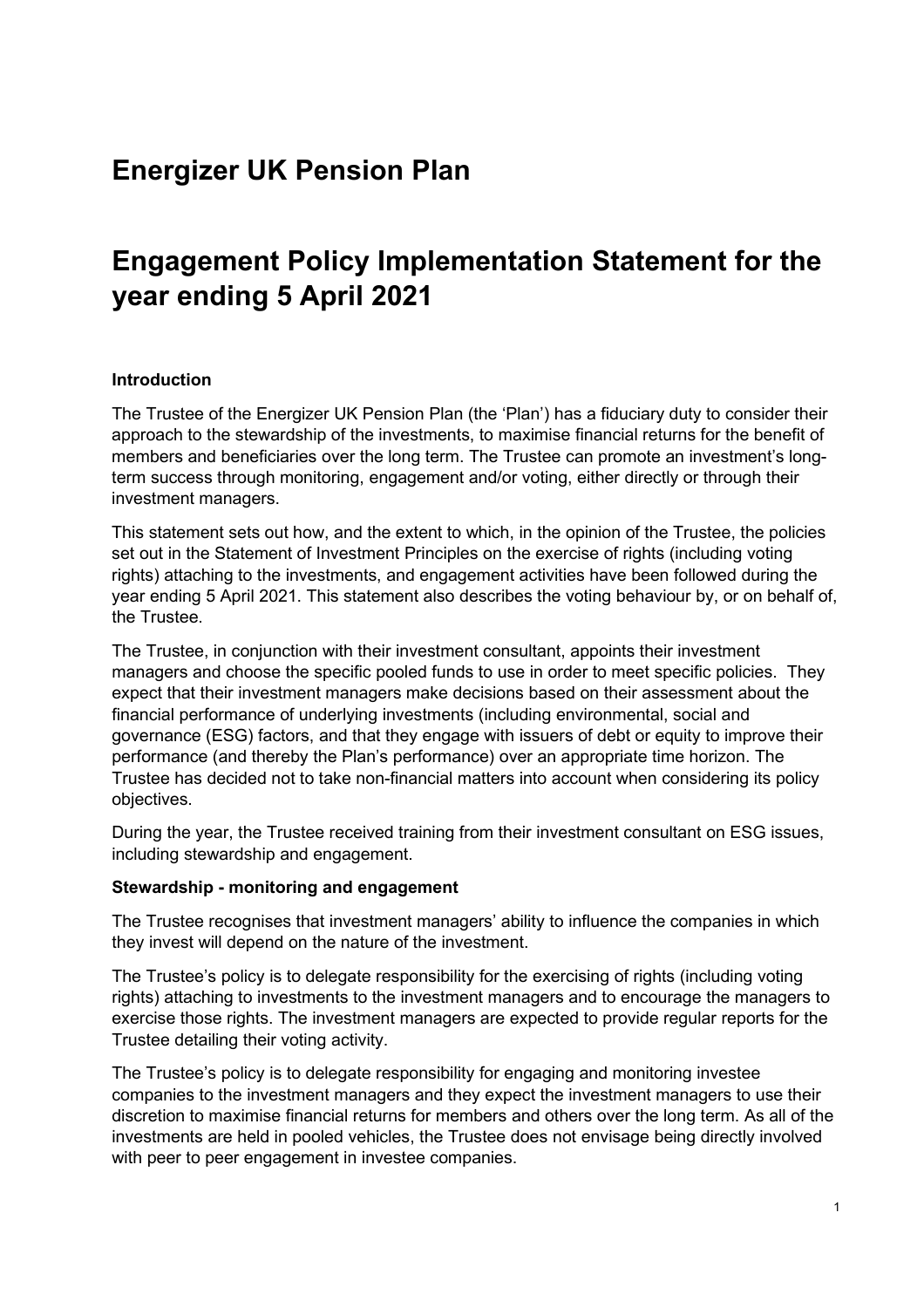Engagement Policy Implementation Statement for the year ending 5 April 2021

#### **Investment manager engagement policies**

The Plan's investment managers are expected to have developed and publicly disclosed an engagement policy. This policy, amongst other things, provides the Trustee with information on how the investment managers engage in dialogue with the companies it invests in and how it exercises voting rights. It also provides details on the investment approach taken by the investment manager when considering relevant factors of the investee companies, such as strategy, financial and non-financial performance and risk, and applicable social, environmental and corporate governance aspects.

Links to each investment manager's engagement policy or suitable alternative is provided in the Appendix. These policies are publicly available on each investment manager's websites.

#### **Exercising rights and responsibilities**

The Trustee recognises that different investment managers should not be expected to exercise stewardship in an identical way, or to the same intensity.

The investment managers are expected to disclose annually a general description of their voting behaviour, an explanation of the most significant votes cast and report on the use of proxy voting advisers. BlackRock may use proxy advisers for the purposes of providing research, advice or voting recommendations that relate to the exercise of voting rights.

The Trustee does not carry out a detailed review of the votes cast by or on behalf of their investment managers but rely on the requirement for their investment managers to provide a high-level analysis of their voting behaviour.

The Trustee considers the proportion of votes cast, and the proportion of votes against management to be an important (but not the only) consideration of investor behaviour.

The latest available information provided by the investment managers are as follows:

| <b>Voting behaviour</b>                |                          |                                    |                                                     |
|----------------------------------------|--------------------------|------------------------------------|-----------------------------------------------------|
| Investment manager                     | Period                   | <b>Proportion of</b><br>votes cast | <b>Proportion of</b><br>votes against<br>management |
| <b>BlackRock Investment Management</b> | 12 months to 31 Dec 2020 | 97.6%                              | $9.2\%$                                             |

*The voting data is not fund-specific; it relates to BlackRock as a whole and in respect of the equity investments only.*